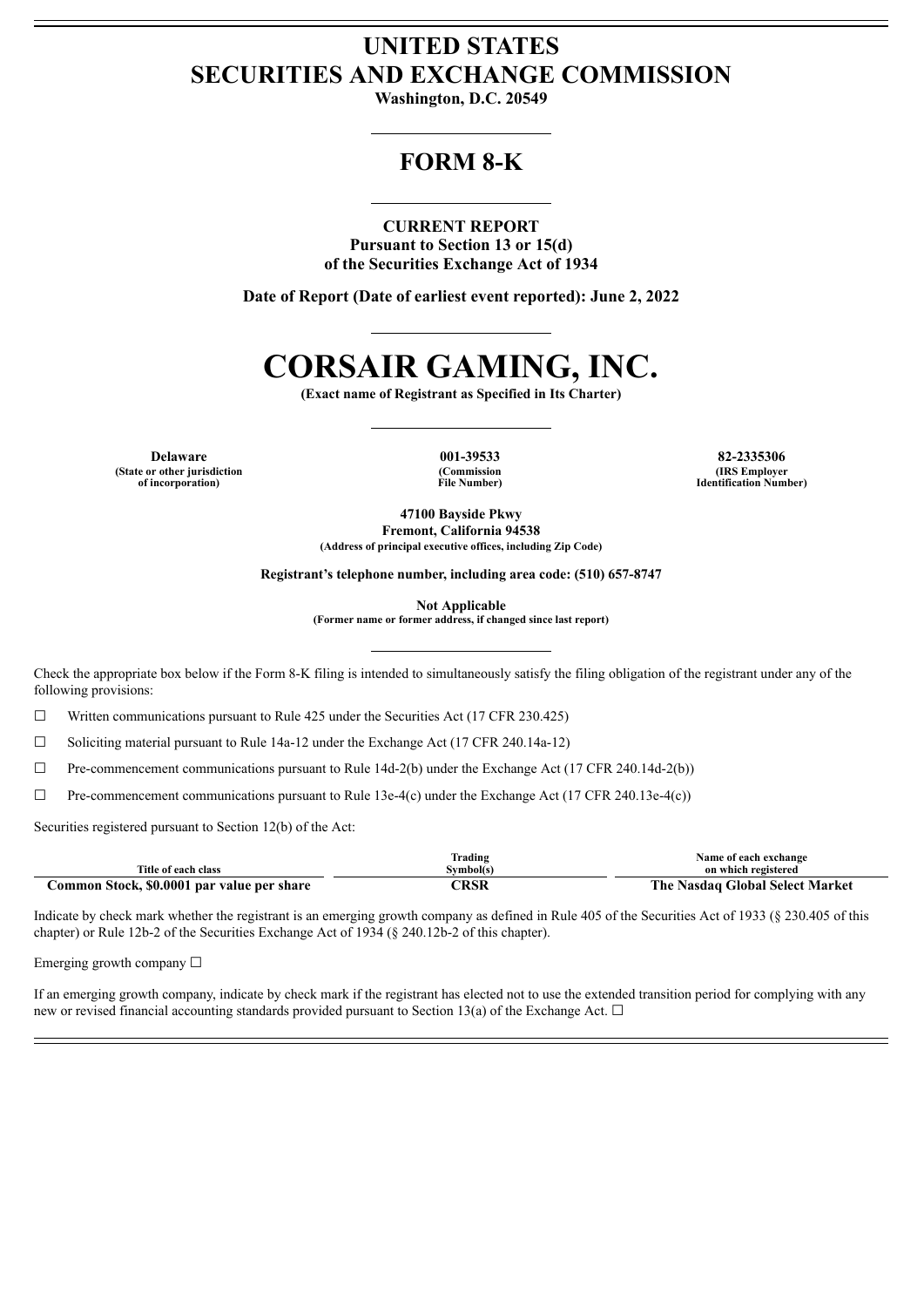#### **Item 5.07 Submission of Matters to a Vote of Security Holders.**

Corsair Gaming, Inc. (the "Company") held its 2022 Annual Meeting of Stockholders (the "Annual Meeting") on June 2, 2022 virtually via the internet. On April 8, 2022, the record date, there were 95,390,361 shares of the Company's common stock outstanding with each such share being entitled to one vote per share.

At the Annual Meeting, 76,102,034 shares of the Company's common stock were voted in person or by proxy for the four proposals set forth below, each of which is described in the Company's Definitive Proxy Statement on Schedule 14A filed with the U.S. Securities and Exchange Commission on April 22, 2022.

**Proposal 1.** The Company's stockholders elected the Class II director nominees below to the Company's Board of Directors to hold office until the 2025 Annual Meeting of Stockholders or until their successors are elected.

|                        |            |                 | <b>BROKER</b>    |
|------------------------|------------|-----------------|------------------|
| <b>NOMINEE</b>         | FOR        | <b>WITHHELD</b> | <b>NON-VOTES</b> |
| Anup Bagaria           | 59.888.508 | 6.239.426       | 9.974.100        |
| George L. Majoros, Jr. | 59.876.310 | 6.251.624       | 9.974.100        |
| Stuart A. Martin       | 59.964.072 | 6.163.862       | 9.974.100        |
|                        |            |                 |                  |

**Proposal 2.** The Company's stockholders ratified the selection of KPMG LLP as the independent registered public accounting firm of the Company for its fiscal year ending December 31, 2022.

| <b>FOR</b>                  | <b>IMCT</b> | <b>ABSTAIN</b> |
|-----------------------------|-------------|----------------|
| $\sim$ $-$<br>$\rightarrow$ | 514,701     | $230 -$        |

1